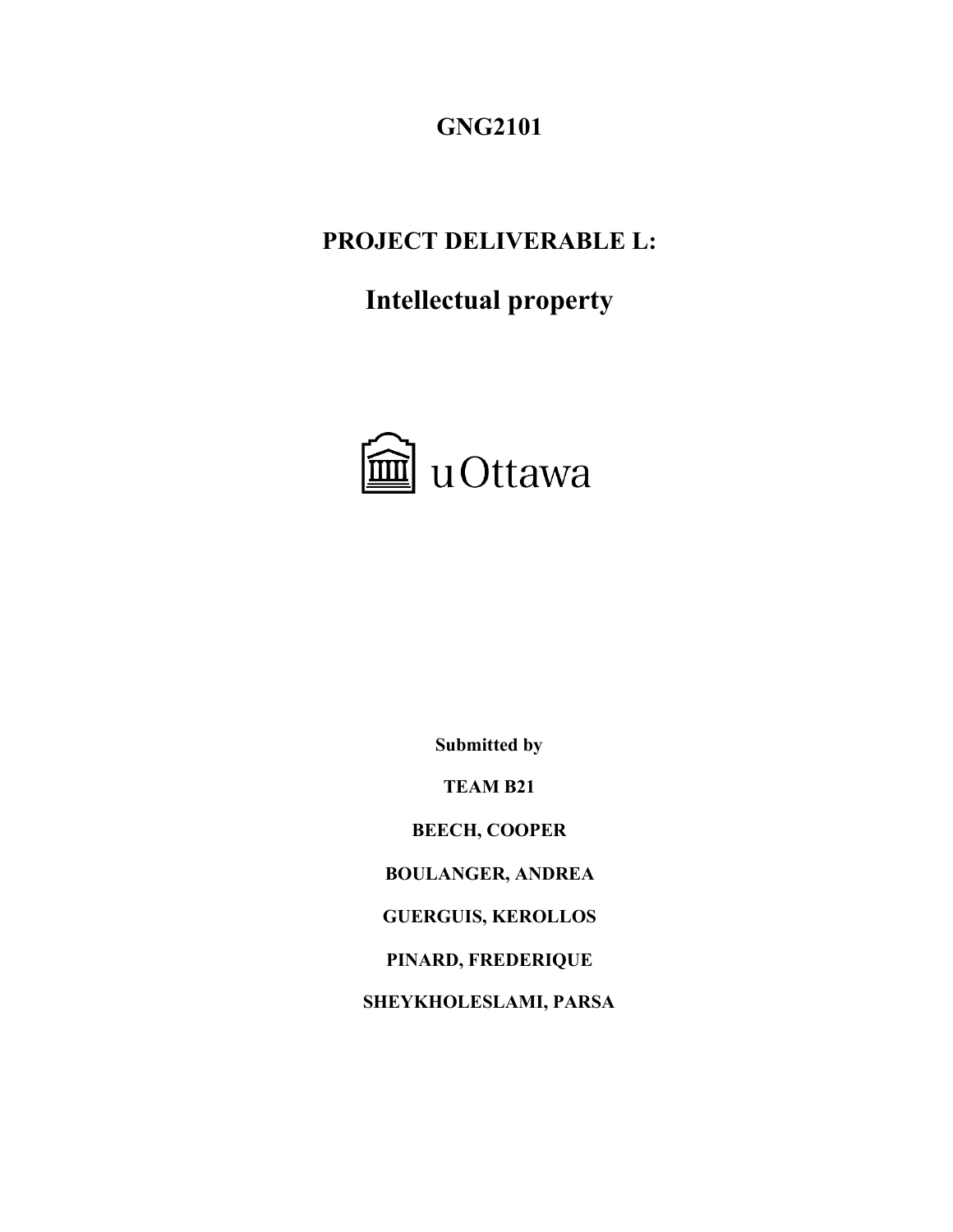#### **Introduction**

The objective of this deliverable is to research products related to ours and identify their intellectual properties. We will be utilizing databases such as patents, trademarks and copyrights in order to find three separate products and their intellectual properties.

#### **1. Related Products**

## **1.1 Adafruit Robot Kits**

This company puts together and distributes DIY robot kits where circuitry and electronics such as circuit boards, light-emitting diodes, and batteries are sold as separate pieces and the product is put together by the buyer with provided instructions [2]. Adafruit has a trademark registered by the CIPO in Canada which expires in the year 2029 [1].

### **1.2 Coniler Hearing Amplifiers**

This company, Coniler, produces affordably priced, rechargeable hearing aids which uses Amazon as its main distributing platform [4]. The company has a formalized trademark only in Canada which protects the identity of the hearing aids [5]. This is the product we intend to include in our Auditus waterproof hearing aid kit.

#### **1.3 LoCHaid**

The LoCHaid is a low cost, DIY hearing aid kit designed by researchers at the Georgia Institute of Technology[6]. The components are bought in bulk and then distributed to the consumer. Georgia Tech does not have any IPs on the product and is open source for anyone to use.

#### **2. Similarities and differences**

Adafruit uses a similar business model of selling their product as individual parts and providing users with the information to construct the kit themselves. The concept is very similar to Auditus in this way however the product sold by Adafruit sells their electronics in parts whereas our product provides the hearing aid already built and the additional products are used to simply modify this product.

The Coniler hearing aid is what we intend to distribute in our kit in order for our users to modify them and increase their water resistance. The trademark applied to this product protects it from use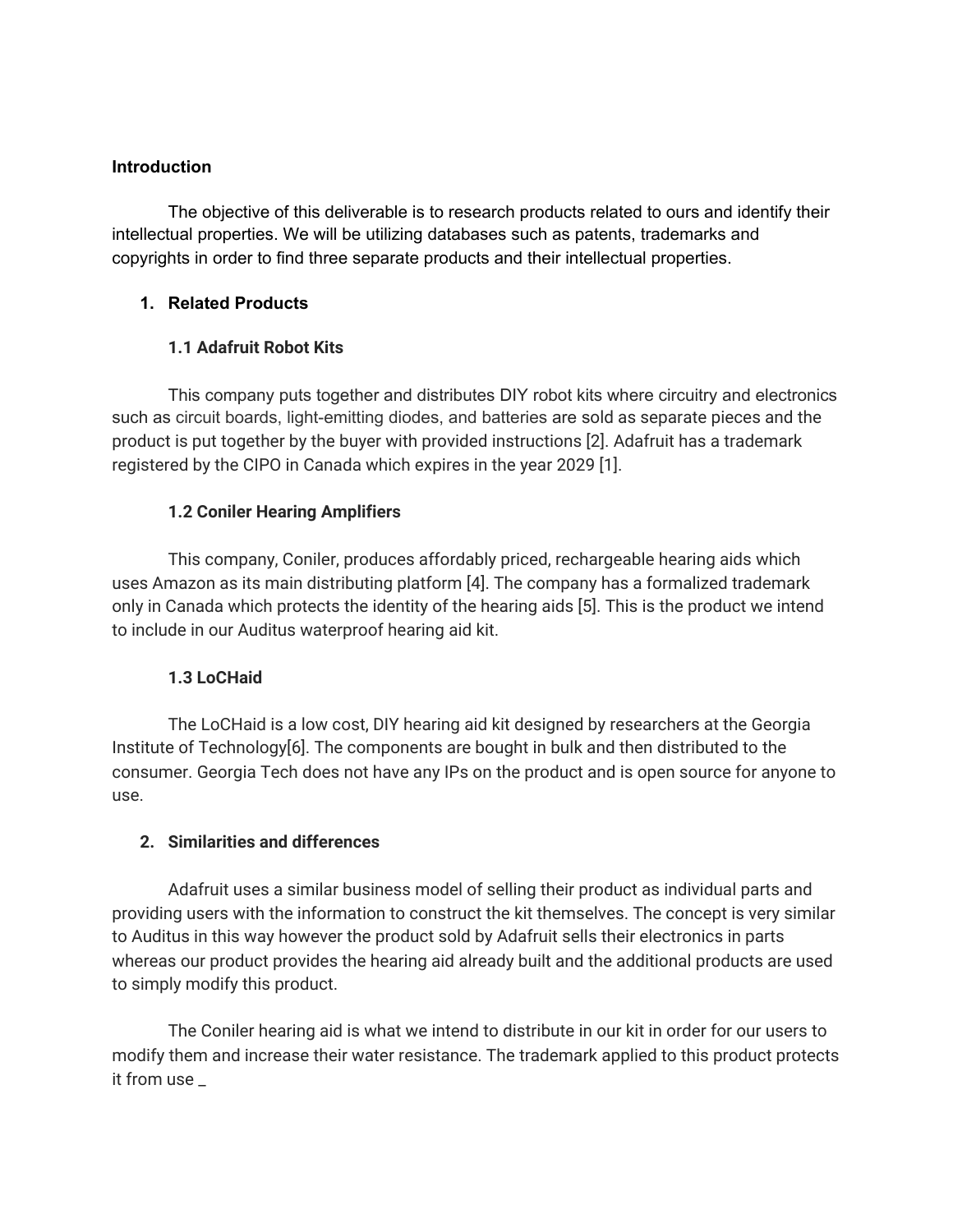LoCHaid is designed with the same affordability and DIY philosophy as Auditus. The product does not come with a hearing aid like Auditius, but sends the components to the customers to assemble themselves. Their product is also not waterproof.

#### **3. Effects of intellectual properties on success of Auditius**

The trademark applied to Adafruit protects the materials and electronic components used and manufactured by the company. Despite the similarities in concept of these robot kits to Auditus, our product does not use any materials from this company so this shouldn't pose a legal constraint.

Coniler is the product we intend to sell within our kit. Since the trademark doesn't protect against sale of the material, we shouldn't face any issues with the company. Additionally, we hope to create a partnership with the company in order to reduce bulk pricing of the product in exchange for enhancing sales of the coniler hearing aid. As the product is known to be of a lower quality, this brand is usually overlooked, however, with auditus, this would increase the water resistance and make the product more appealing to users, thus, increasing sales of these hearing aids.

LoCHaid has no registered IP and is open source, so we do not have to worry about any legal issues with our product. Additionally, our product doesn't use similar components or designs, so we would not be infringing on any potential copyright or trademarks.

#### **4. Intellectual property management**

The main goal of Auditus is to provide hearing aids to those who cannot afford or are hesitant to purchase them due to cost. Because of this, our product is not intended to bring in a high revenue as the purpose is mainly to aid users in increasing the quality of an already existing product, thus, copying this idea is not something we can easily prevent which is why we will not be applying any intellectual properties to Auditus. Additionally, the sharing and copying of this idea would not take from our profit, as our manufacturing costs are significantly low, and would benefit those who we intend to help with this product.